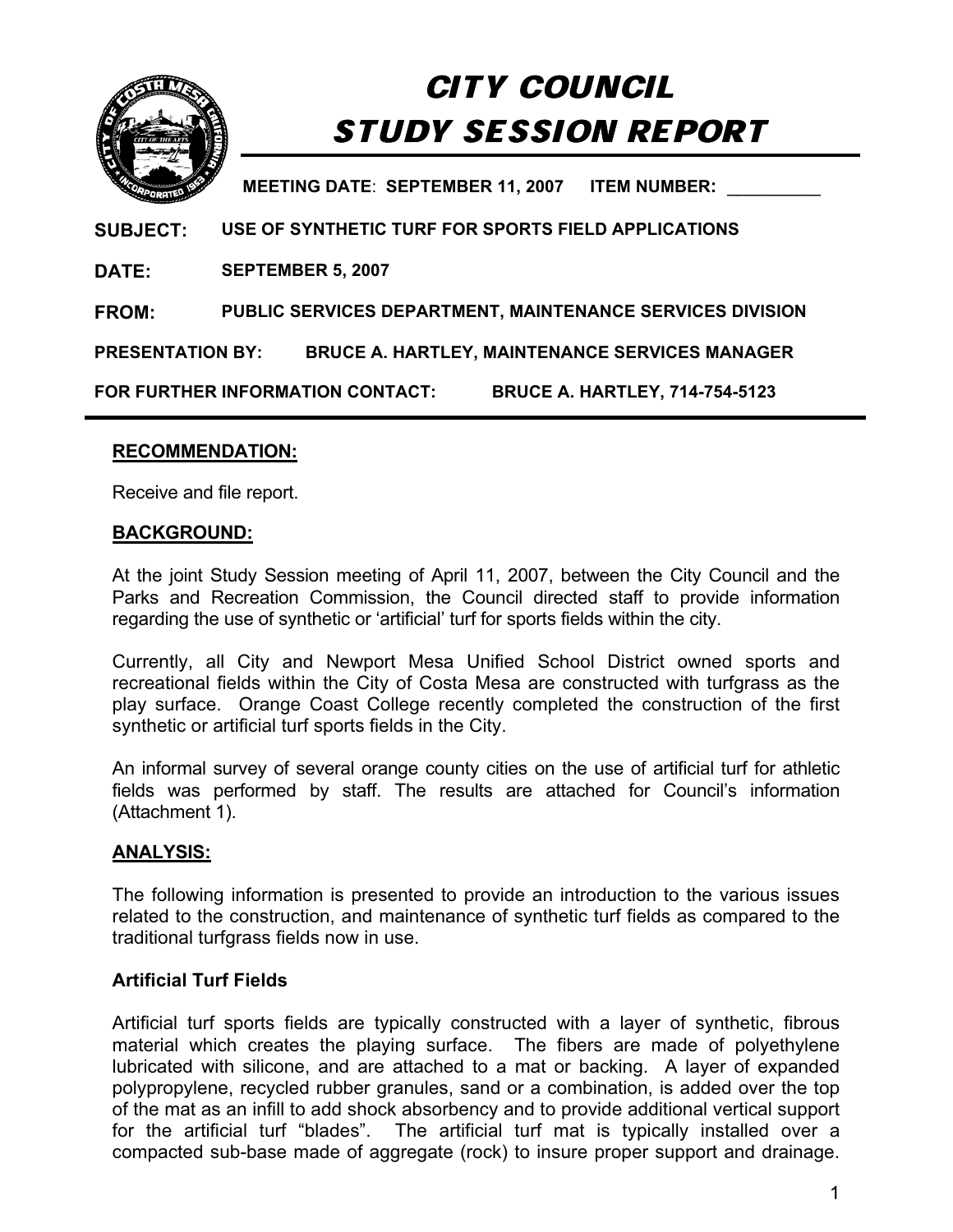This aggregate is approximately  $\frac{3}{8}$ " –  $\frac{1}{2}$ " in size, and is typically placed to a depth of 3 – 8 inches depending on the composition of the underlying soil. Underneath the subbase, a drainage system is installed to move water away from the playing surface.

The life expectancy of newly developed artificial turf surfaces, which are typically being utilized world wide, are rated between eight (8) and twelve (12) years, with most surfacing materials guaranteed for at least eight years. Currently, since the newer 'state of the art' artificial sports turf products are generally less than five years old, no reliable data exists on the longevity of the surfacing. Most comparative studies are generally based on an eight year life cycle.

## **Design and Construction Cost Comparisons**

There are several costs associated with both artificial and natural turfgrass sports fields. There are the initial design and construction costs, on-going maintenance costs, conversion costs for changing natural turf to artificial turf, and renovation costs incurred annually on natural turf sports fields and every 8-12 years on artificial turf fields.

The design and construction costs associated with the initial development of the two fields differ significantly, as published in "Facts About Artificial Turf and Natural Grass", by the Turfgrass Research Council, 2007 (Attachment 2). Based on one full size soccer field without lighting, but including the necessary surrounding "run out" area, (for a total of approximately 80,000 sq. ft.), the comparable costs are typically in the following range:

- Synthetic Turf \$625,000 to \$860,000
- Natural Turf \$200,000 to 420,000

Some new artificial turf installations may exceed \$1,000,000 per field when lighting or other amenities associated with the development of the facility are included.

There are several reasons for the increased construction costs for the synthetic turf field. Extensive drainage improvements must be installed underneath the synthetic field in addition to specific aggregate layers to insure proper functioning of the drainage system and firm support of the synthetic surface. Typically soil material must be exported during grading operations to allow for the import of the required aggregate. Drainage systems may account for up to 2/3 the total project cost. Additionally, a complete irrigation system is prudent to insure the artificial turf may be 'cooled' as needed prior to use on hot days. The artificial turf material is costly as well.

## **Maintenance Costs Comparisons**

## Artificial Turf Sports Fields

There are several costs associated with the maintenance of artificial turf that should be considered and compared to the typical costs associated with the maintenance of natural turf sports field to make a fair analysis. The following costs for the maintenance of artificial turf fields were obtained from published studies from various institutions, as reported by The Turfgrass Resource Center (web site - turfgrasssod.org/trc/index.html).

Artificial turf maintenance requires additional materials and labor for application of those materials and capital equipment costs, unique to that type field. The materials that are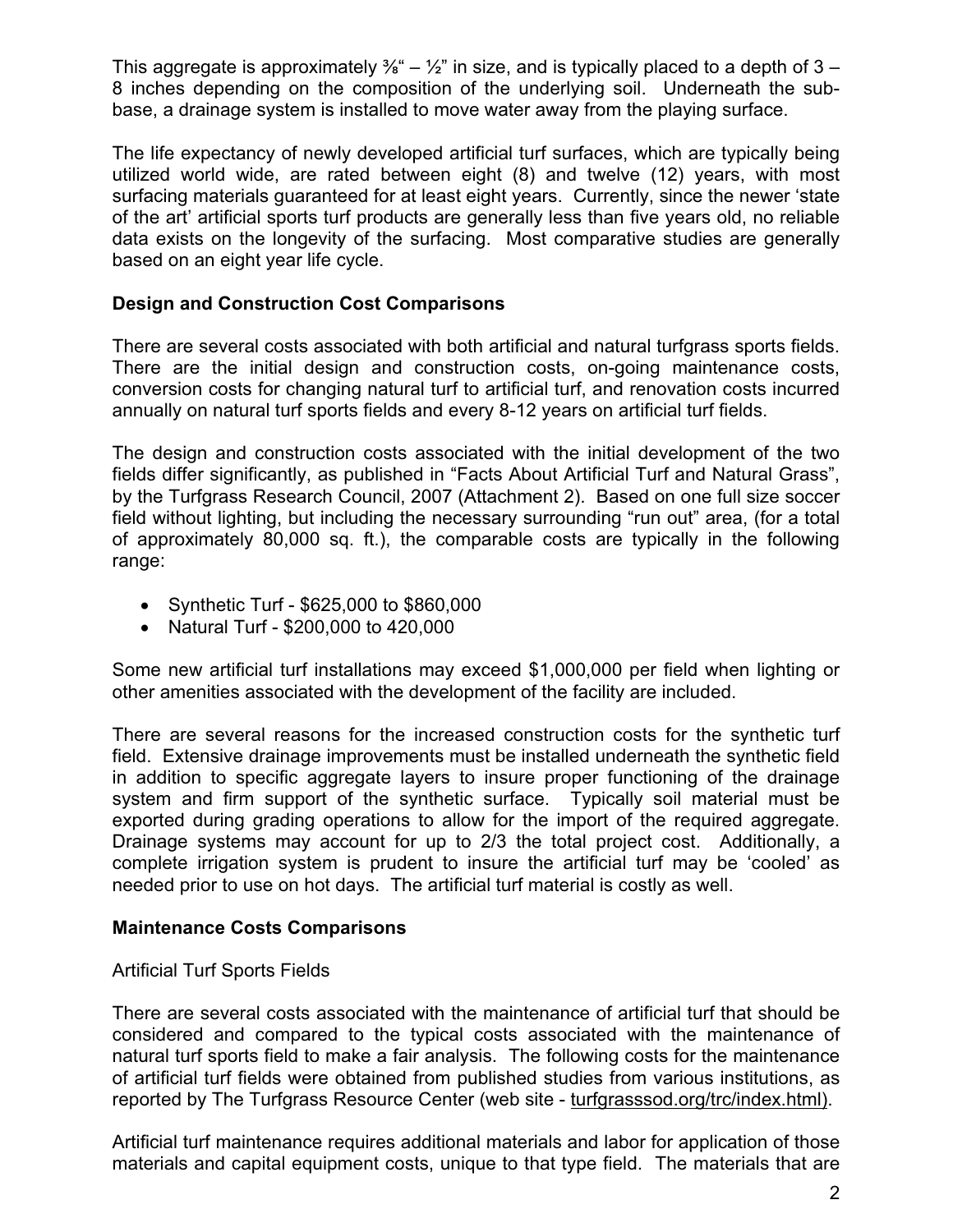required are: additional rubber 'infill' material, disinfection products and paint for touch up on the surfacing if worn or damaged and for field markings. There are costs associated with the application of the infill material and the disinfection chemicals, as well as minimal labor associated with surface and line maintenance. The total maintenance costs have a wide range, based on available information, but typically range from a low of \$8,500 up to \$29,000 per year, per field.

There are several specialized pieces of equipment required to properly maintain artificial turf fields. These include: A machine that brushes/grooms/rakes the surface to evenly redistribute the infill material; a vacuum for removing surface debris; a 'sanitizer' or boom sprayer for the application of disinfectant materials; a utility vehicle; roller; topdresser; field magnet; and a line painter. The total one time cost to purchase the equipment is estimated to be \$75,000 -\$100,000. Annual fuel cost, maintenance costs and depreciation expense for these vehicles is estimated to be \$15,000 - \$20,000.

The maintenance of the field, including the purchase and application of materials; redistribution of infill material and sanitizing would be approximately \$27,000 per year, plus an estimated \$2,000 per year in water costs to cool the field in the summer months. The total cost per year for all necessary maintenance of an artificial turf field, including equipment, is estimated to be \$44,000 - \$49,000, and is broken down as follows:

- \$4,000 Grooming (redistribution of infill performed monthly)
- $\bullet$  \$4,000 Sweeping (performed weekly)
- \$7,000 Sanitizing (performed monthly)
- \$1,000 Repair of surface
- \$2,000 Water cost (cooling)
- \$5,000 Infill material replenishment cost
- \$6,000 Miscellaneous maintenance (paint touch-up, magnetic debris removal, etc.)
- \$15-20,000 Vehicle maintenance & depreciation

The recommended maintenance services could be out-sourced to avoid the capital expenditure and on-going expense of equipment ownership. Material costs would not vary significantly. However, there are very few companies specializing in this type of service, but with the increase in the numbers of artificial turf fields being installed, it is anticipated that they will become more plentiful and cost effective in the near future. If maintenance services are not contracted, City staff would perform the maintenance of the fields. This would require specialized training to manage the artificial surface and appropriate certifications to allow for the application of disinfectant materials. Additional staffing would be required, as the existing fields are included in the City's landscape maintenance contract and do not require City manpower for mowing. Additionally, the maintenance of artificial turf fields would not be within the expertise of landscape maintenance contractors. However, there would be a potential cost savings as the fields would not require the twice per week mowing, annual renovation (aerification and de-thatching of turf), applications of pre and post-emergent herbicides, and the fertilizer necessary to keep the field growing aggressively throughout the playing season. Irrigation maintenance would still be required.

Artificial Turf Sports Field Renovation Costs

Not included in the maintenance cost estimates provided in the previous section is the renovation expense for artificial turf sports fields. While current fields in the area have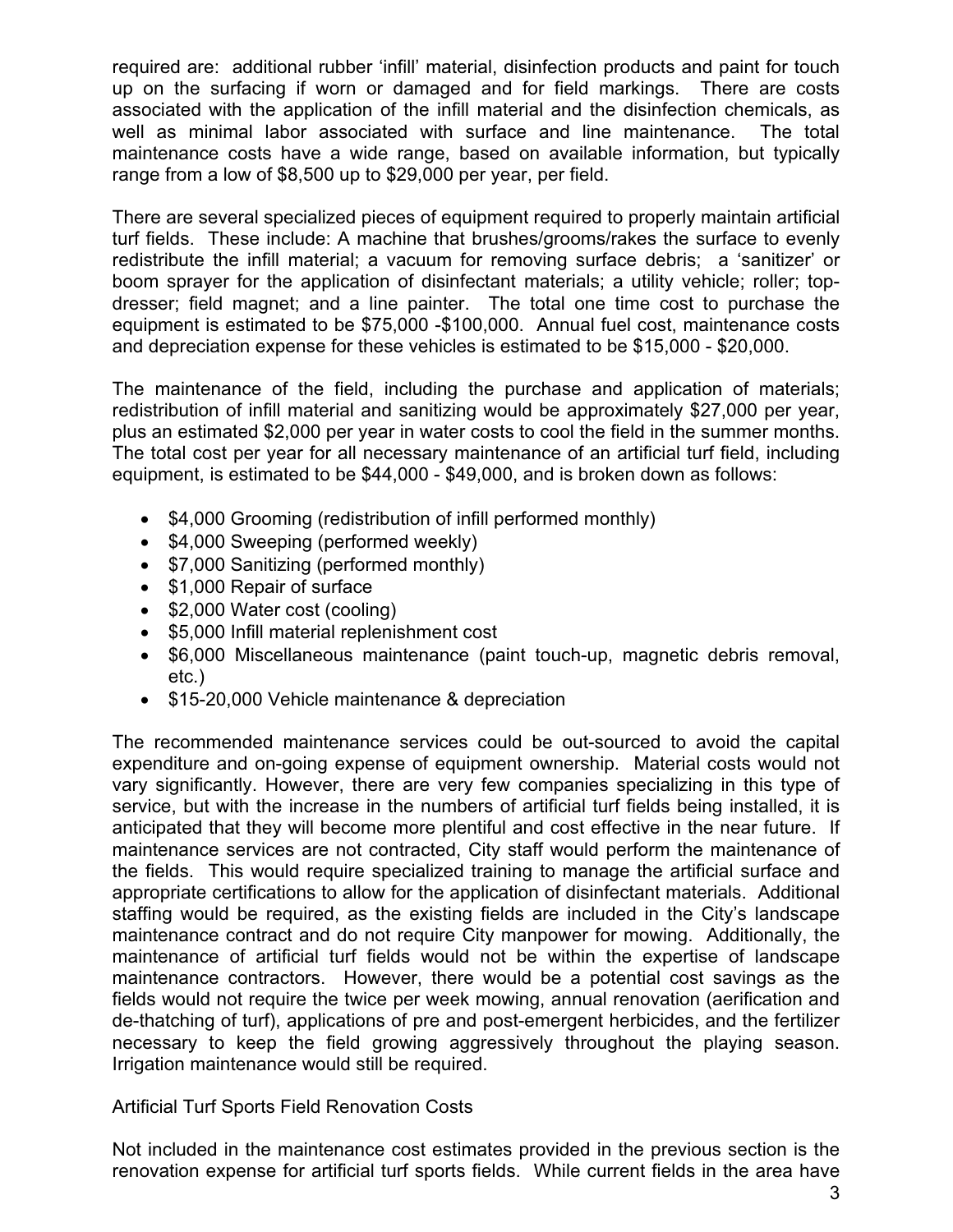not been in use for the eight year warranty period that is typical for several brands of artificial turf, the fields at some point will need to be replaced. Considerations associated with the replacement of the surfacing include:

- Recycling cost of the playing surface or the potential for landfill disposal of man made surface and rubber infill material if not recyclable.
- $\bullet$  Replacement cost of the surfacing
- Replacement cost of the infill material
- $\bullet$  Repainting of field lines

Costs associated with the removal and replacement of the playing surface, including the cost to remove, transport, landfill, replace, install infill, and re-stripe are estimated to be approximately 30-40% of the original construction costs. The increase in these costs adjusted for inflation or the potential restrictions on landfilling the worn field have not been considered. For a typical artificial turf field costing \$625,000 to \$860,000 to construct, the estimated replacement cost would range from \$187,500 to \$344,000. With no replacement projects having been completed locally, no data is available to provide a more accurate estimate (Attachment 3).

## Natural Turf Sports Fields

Natural turf sports fields are less expensive to initially construct. They have a similar maintenance cost over their life as artificial turf fields, when irrigation maintenance, utility costs, weekly mowing, fertilization, aerification, and annual renovation are factored into the total life cycle costs. However, since natural turf fields are renovated annually, they do not typically require a major renovation (replacement of surface) after 8-12 years like the artificial turf sports fields. It should be noted that a poorly maintained turfgrass field may require expensive renovation at some point in its expected life.

The cost to provide the listed maintenance activities and pay for water and electrical utilities, excluding lights, for one typical soccer field, is approximately \$32,500 - 34,500 per year. This is a cost estimate based on the City of Costa Mesa's Farm Sports Complex operational costs for one of the six fields at that facility:

- \$10,000 per year per field for turf maintenance (contracted service cost)
- \$3,000 per year for fertilizer and miscellaneous amendments
- \$1,500 per year for irrigation, testing, repair and maintenance
- $\bullet$  \$3 5,000 per year for turf renovation
- \$13,000 per year for irrigation water and electricity
- \$2,000 per year for staff administration and vehicle costs

# **Advantages and Concerns with Artificial Turf Sports Field**

Many southland cities, community colleges and school districts are considering, are in the process of, or have completed the conversion of one or more natural turf sports fields to artificial turf. There are economic advantages and disadvantages to this practice.

Advantages:

• Property is already owned and may already have supporting facilities, i.e. utilities, parking lots, lighting, restrooms, snackbar facilities, etc.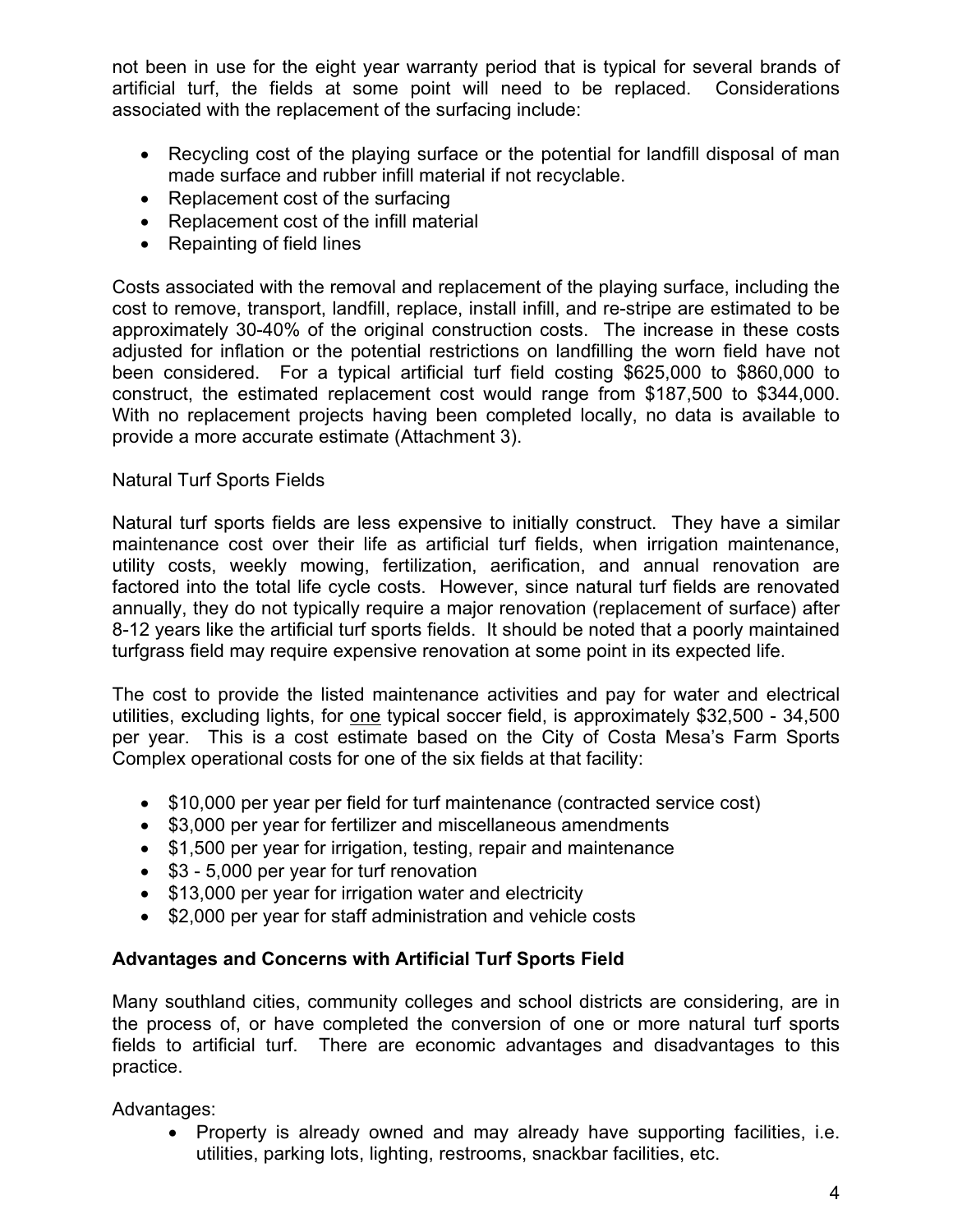- Irrigation systems are already installed and may be adaptable for artificial turf use.
- Grading requirements may be less when converting an established field to artificial turf, depending on the site.
- Artificial turf fields are usable year around with minimal down time for maintenance and no renovation costs for 8-12 years. Natural turfgrass sports fields typically are rested 16-18% each year and are closed for renovation a similar amount of time, resulting in a usable field time of approximately 66% each year.

Disadvantages:

- Extensive drainage facilities must be designed and installed, possibly requiring additional grading and potential loss/relocation of irrigation or other underground improvements.
- Disposal costs associated with the removal of existing turf and soil.
- Conversion of existing facilities results in no increase in usable sports field acreage.
- Negative impacts of artificial turf fields on sports or recreational programs. (Discussed in greater detail later in report)
- Increased temperature of playing surface.
- Periodic disinfecting of playing surface required.
- Full size vehicles and cranes for sports field lighting repairs may not be driven on artificial turf fields due to potential damage to sub-base.

Typical costs to convert existing sports fields from natural to artificial turf may vary considerably, but typically are lower than the cost of new construction.

Orange Coast College recently completed the conversion of two fields from natural to artificial turf. The Le Bard football stadium field and the soccer field were re-constructed with artificial turf. The cost for the Le Bard Stadium project was \$2.5 million for approximately 110,000 square feet of surface, and the soccer field was \$1.7 million for approximately 130,000 square feet of surface. However, both of these cost figures included a variety of other improvements to the sites, including seismic work, drainage improvements, new fencing, minor landscaping, and walkways.

According to Orange Coast College officials, the comments from coaches, groundskeepers and players typically point out several advantages of artificial turf compared to natural grass. These include:

- Fields are always prepared for practices or games.
- Maintenance costs have decreased due to reduced use of water and chemicals on the field. While the fields have to be machined groom and vacuumed on a regular basis, the amount of hours per week required for this is probably one third of what is required for a well-maintained grass field.
- Reduction in material and labor costs due to the permanent lines on the field; eliminating the need to paint lines on a weekly basis.
- Fields 'absorb' multiple games, year-around and are not susceptible to damage from use when it is raining or muddy.
- Downtime is not required for renovation (reseeding, de-thatching, fertilization)
- The fields always look green and professional, regardless of the time of the year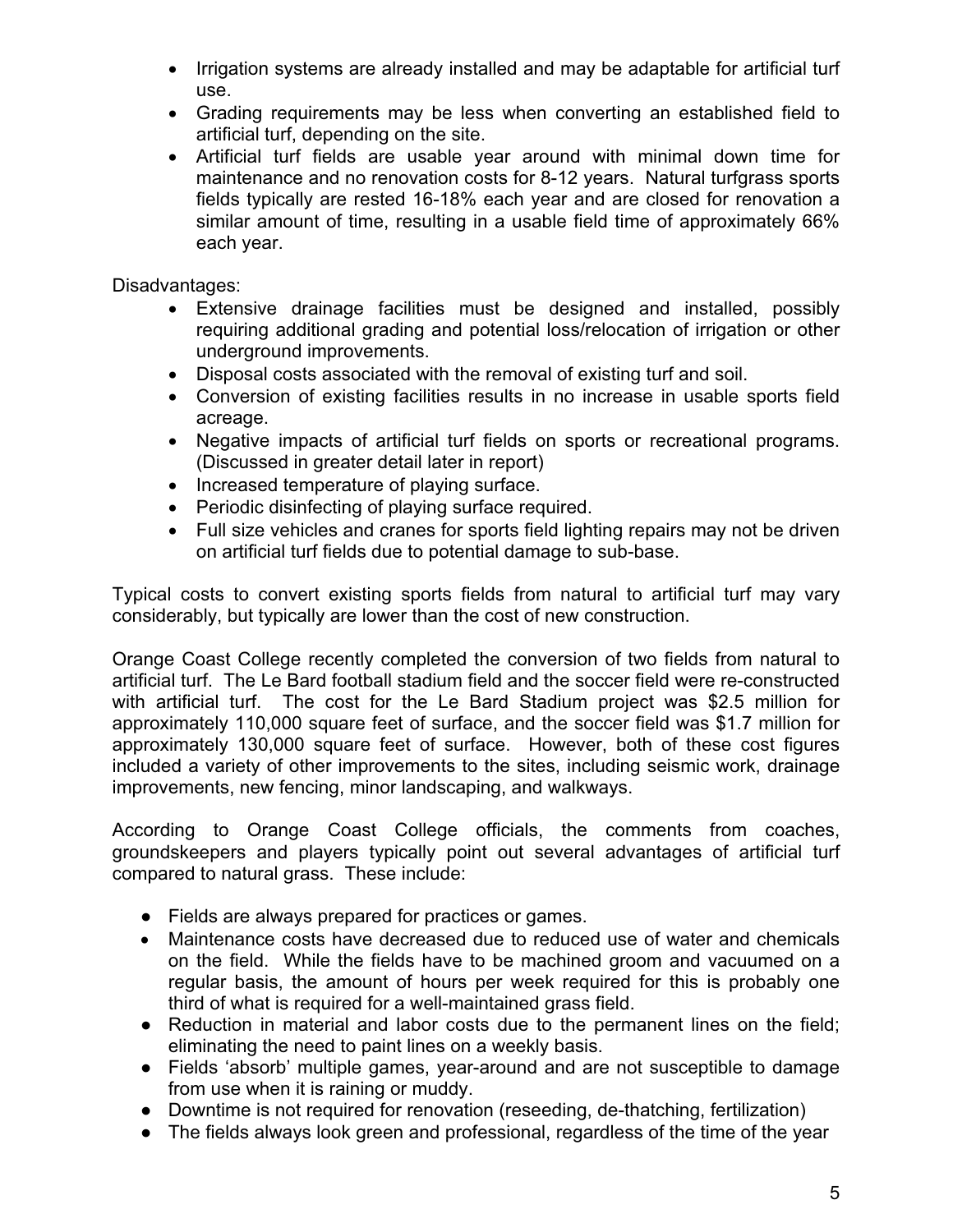## **Concerns**

The temperature of the artificial turf playing surface has become an issue at many sports facilities. According to studies completed at University of Missouri and Brigham Young University (BYU), ("Synthetic Surface Heat Studies" - by Drs. C. Frank Williams & Gilbert F. Pulley), artificial turf surfaces were found to be consistently hotter than natural turf playing surfaces. Studies documented differential temperatures up to eighty degrees (80°) degrees hotter on artificial surfaces in the sun as compared to natural turf. Artificial turf was found to be twenty-four degrees (24°) hotter than natural turf, in the shade. The use of irrigation systems is effective in temporarily cooling the surface. However, in the BYU study, the surface temperature rebounded from the low of 85° after irrigation, to 120° within five minutes, and 164° within twenty minutes. The highest recorded artificial turf surface temperature during the study was 200° on a day where the maximum air temperature was 98°.

In the same study, natural turf surfaces were found to be cooler, with a range of 78° to 88° under the same conditions. Concrete was measured at 94° with asphalt measured at 110°. Although it is difficult to project artificial turf surface temperatures in Costa Mesa, the air temperature typically is in the 80 - 85° range during much of the spring and summer months. It could be assumed that the surface temperatures would be a minimum of 100°, and may approach 120°, the maximum safe temperature established by the BYU Safety Office as a result of the study. This is the temperature that may cause skin injury if contact is maintained for ten (10) minutes.

The potential toxicity of infill rubber material has been suggested in the literature. This potential has not been tested or verified, but was based solely on the analysis of the composition of the motor vehicle tires that are typically used to manufacture the rubber infill material. The potential for the ingestion of infill material in conjunction with contact sports such as football and soccer is a concern, as there are 'heavy metals' and other components of the material that may not be suitable for ingestion. No test results analyzing long term effects of exposure to these materials were found.

The sanitation of the surface is very important and is a source of concern for field users and those responsible for maintenance. The removal of human bodily fluids such as blood, sweat, spittle, vomit and urine are critical to insuring a safe surface with a minimal pathogen level. Feces from birds or other animal is also a health concern. Typically crows and sea gulls are frequent visitors to sports fields and defecate while resting on the field or flying around the site. Gum or other sticky substances such as sports drinks, soda, juices and food may discolor the surface and must be cleaned using a variety of cleaning products and water. Feedback from various agencies maintaining artificial turf surfaces also report difficulty in removing sunflower seeds, a popular snack at sporting events.

To address the health and safety of the participants of sporting activities conducted on artificial turf fields, maintenance practices must include the frequent cleaning and sanitizing of the surface. Light duty utility vehicles mounted with spray tanks and a boom are utilized to apply disinfectants to the fields. Much in the same manner as fungicides and herbicides are applied to natural turf, the disinfectant materials are evenly applied to the artificial sports turf surface. No studies were found providing information on the safety or efficacy of the field disinfection process. As such, no recommended intervals, costs or other maintenance information is available. The main focus of disinfecting fields is to prevent the introduction of pathogens (bacteria) into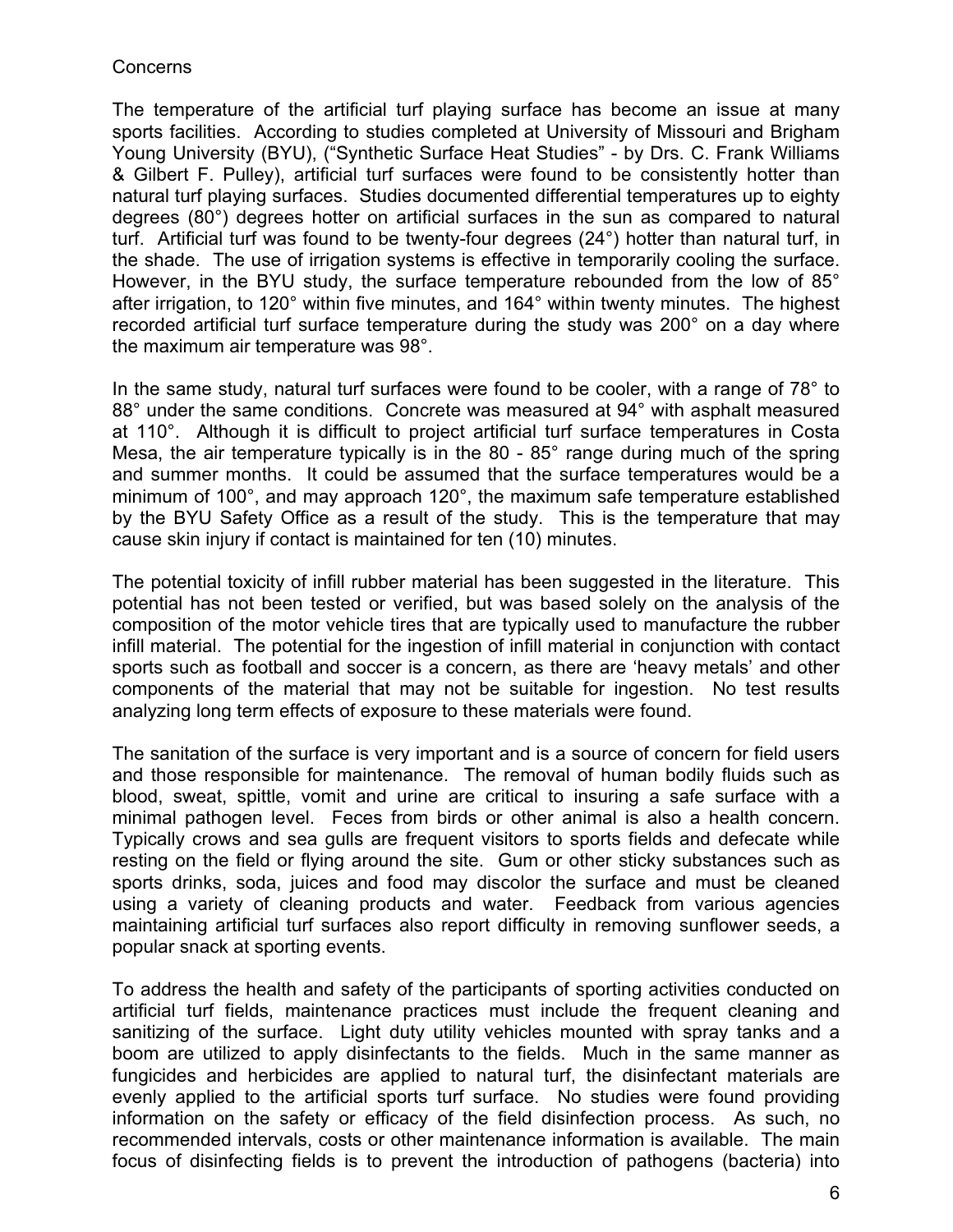abrasions that result from contact with the artificial turf surfaces during contact sports such as football and soccer. The potential for infections from staphylococcus bacteria exists and may only be minimized by proper application of disinfecting products and the rotation of various products to minimize the potential for incomplete disinfection due to the increased resistance of the bacteria to the chemical applied.

According to a study conducted by Dr. Brad Fresenburg, of the University of Missouri, natural turf also has bacteria associated with it as well, as both the turf and soil harbor naturally occurring bacteria. However, the artificial turf surfacing harbors pathogenic bacteria more readily, and due to its increased tendency for abrading skin, results in more frequent reports of infection. No disinfection practices are normally performed on natural turf fields. Naturally occurring bacteria in soils actually break down human body fluids or other organic matter.

A concern that historically has fostered debates on the use of artificial sports turf surfaces is the rates of injury. However, due to the wide range of conditions found on natural turf fields it is difficult to make a fair comparison. Artificial turf fields typically yield more abrasions or 'rug burns' due to the friction of the material against the skin of athletes, as compared to natural turf surfaces. However, if the natural turf is in poor condition, with bare areas or compacted soils, the incidences of abrasions increases as well. Certain types of injuries are more frequently reported on artificial turf sports fields. 'Turf Toe', anterior cruciate ligament (ACL) injuries, concussions, turf burns and heat exhaustion have been found to be more prevalent.

The effect of the higher 'speed' of the artificial sports field surface on the rate or severity of injures has been discussed in the literature, however, no studies were found confirming the anecdotal reports.

Although typically not found to be a frequent problem, it should be noted that when artificial turf fields are constructed and lines are installed for a particular sport, it is difficult and expensive to remove and re-stripe the field for other configurations. This may have an impact when fields are utilized by different sports during different times of the year, as additional maintenance funding would be required to have the 'change over' completed by a contracted service.

# **ALTERNATIVES CONSIDERED:**

No alternatives were considered.

## **FISCAL REVIEW:**

There are no fiscal impacts associated with this informational item.

## **LEGAL REVIEW:**

No legal review is required for this informational item.

## **CONCLUSION:**

In comparing artificial and natural turf sports field surfacing, very few comparable studies of installation and maintenance were found, making an accurate comparison of costs to develop and maintain artificial turf sports fields difficult. The disadvantages of both types of fields, natural turf and artificial turf, were well documented in the literature. The high